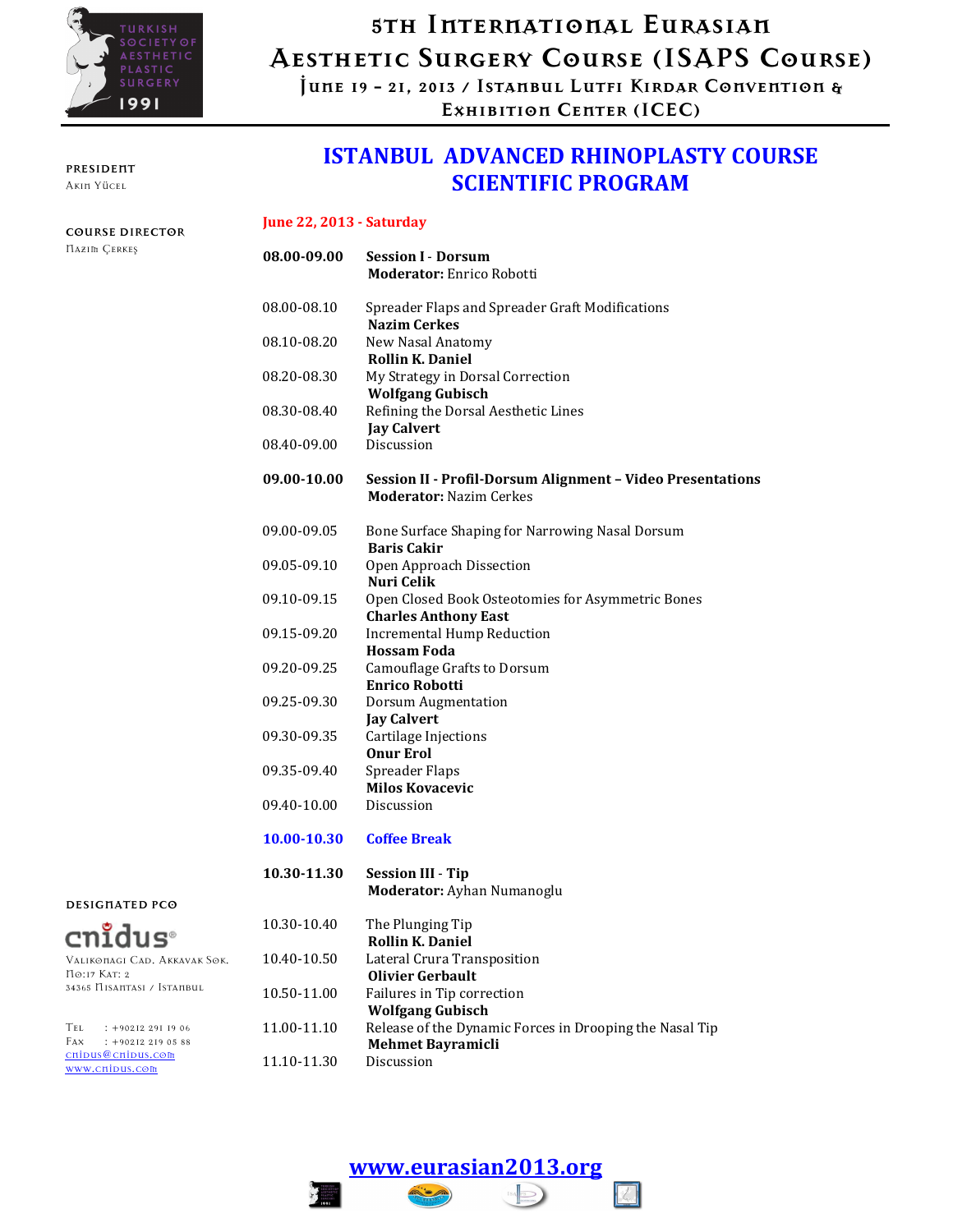

## 5th Internatıonal Eurasıan Aesthetıc Surgery Course (ISAPS Course)

June 19 - 21, 2013 / Istanbul Lutfı Kırdar Conventıon &

Exhıbıtıon Center (ICEC)

| PRESIDENT                                                                                   | 11.30-12.30   | <b>Session IV - Tip Adjustment - Video Presentations</b><br><b>Moderator: Olivier Gerbault</b>          |
|---------------------------------------------------------------------------------------------|---------------|---------------------------------------------------------------------------------------------------------|
| Akin Yücel                                                                                  | 11.30-11.35   | Internal Taping with Scroll and Pitanguy Ligament                                                       |
| <b>COURSE DIRECTOR</b><br><b>HAZIM CERKES</b>                                               | 11.35-11.40   | <b>Baris Cakir</b><br>Achieving the Tip Projection<br><b>Rollin K. Daniel</b>                           |
|                                                                                             | 11.40-11.45   | Lateral Crural Transposition<br><b>Enrico Robotti</b>                                                   |
|                                                                                             | 11.45-11.50   | <b>Structural Tip Grafting</b><br><b>Nazim Cerkes</b>                                                   |
|                                                                                             | 11.50-11.55   | Dome Resection in Correction of Broad Tip<br>Sureyya Seneldir                                           |
|                                                                                             | 11.55-12.00   | Middle Crura Control Strut Graft<br>Erhan Eryilmaz                                                      |
|                                                                                             | 12.00-12.05   | Overprojected Nasal Tip<br><b>Selahattin Ozmen</b>                                                      |
|                                                                                             | 12.05-12.10   | Lateral Crural Mattress Suture<br><b>Olivier Gerbault</b>                                               |
|                                                                                             | 12.10-12.30   | Discussion                                                                                              |
|                                                                                             | 12.30-13.30   | <b>Session V - Panel Case Discussions (Secondary Rhinoplasty)</b><br><b>Moderator: Wolfgang Gubisch</b> |
|                                                                                             |               | Nazim Cerkes, Hossam Foda, Rollin K. Daniel, Enrico Robotti, Jay Calvert                                |
|                                                                                             | 13.30-14.30   | Lunch                                                                                                   |
|                                                                                             | 14.30 - 15.30 | <b>Session VI - Septum Deviation and Nasal Function</b><br><b>Moderator: Nuri Celik</b>                 |
|                                                                                             | 14.30-14.40   | Septum in Rhinoplasty<br><b>Charles Anthony East</b>                                                    |
|                                                                                             | 14.40-14.50   | Rhinoplasty in Deviated Nose<br><b>Onur Erol</b>                                                        |
|                                                                                             | 14.50-15.00   | Complications in Septorhinoplasty<br><b>Werner Heppt</b>                                                |
|                                                                                             | 15.00-15.10   | Correction of Deviated Nose and Septal Reconstruction<br><b>Nazim Cerkes</b>                            |
|                                                                                             | 15.10-15.30   | Discussion                                                                                              |
|                                                                                             | 15.30-16.30   | <b>Session VII - Functional Surgery - Video Presentations</b><br><b>Moderator:</b> Charles Anthony East |
| DESIGNATED PCO                                                                              | 15.30-15.35   | Nasal Valve-New Technique using threads<br><b>Yves Saban</b>                                            |
| cnidus®                                                                                     | 15.35-15.40   | <b>Extracorporeal Septal Reconstruction</b><br><b>Wolfgang Gubisch</b>                                  |
| VALIKONAGI CAD. AKKAVAK SOK.<br>ПО:17 КАТ: 2<br>34365 HISANTASI / ISTANBUL                  | 15.40-15.45   | Asymmetric Crooked Dorsum<br><b>Rollin K. Daniel</b>                                                    |
|                                                                                             | 15.45-15.50   | Turbinate Surgery                                                                                       |
| Tel<br>$: +902122911906$<br>Fax<br>$: +902122190588$<br>cnipus@cnipus.com<br>www.cnipus.com | 15.50-15.55   | <b>Charles Anthony East</b><br><b>Internal Valve Grafts</b><br><b>Hossam Foda</b>                       |